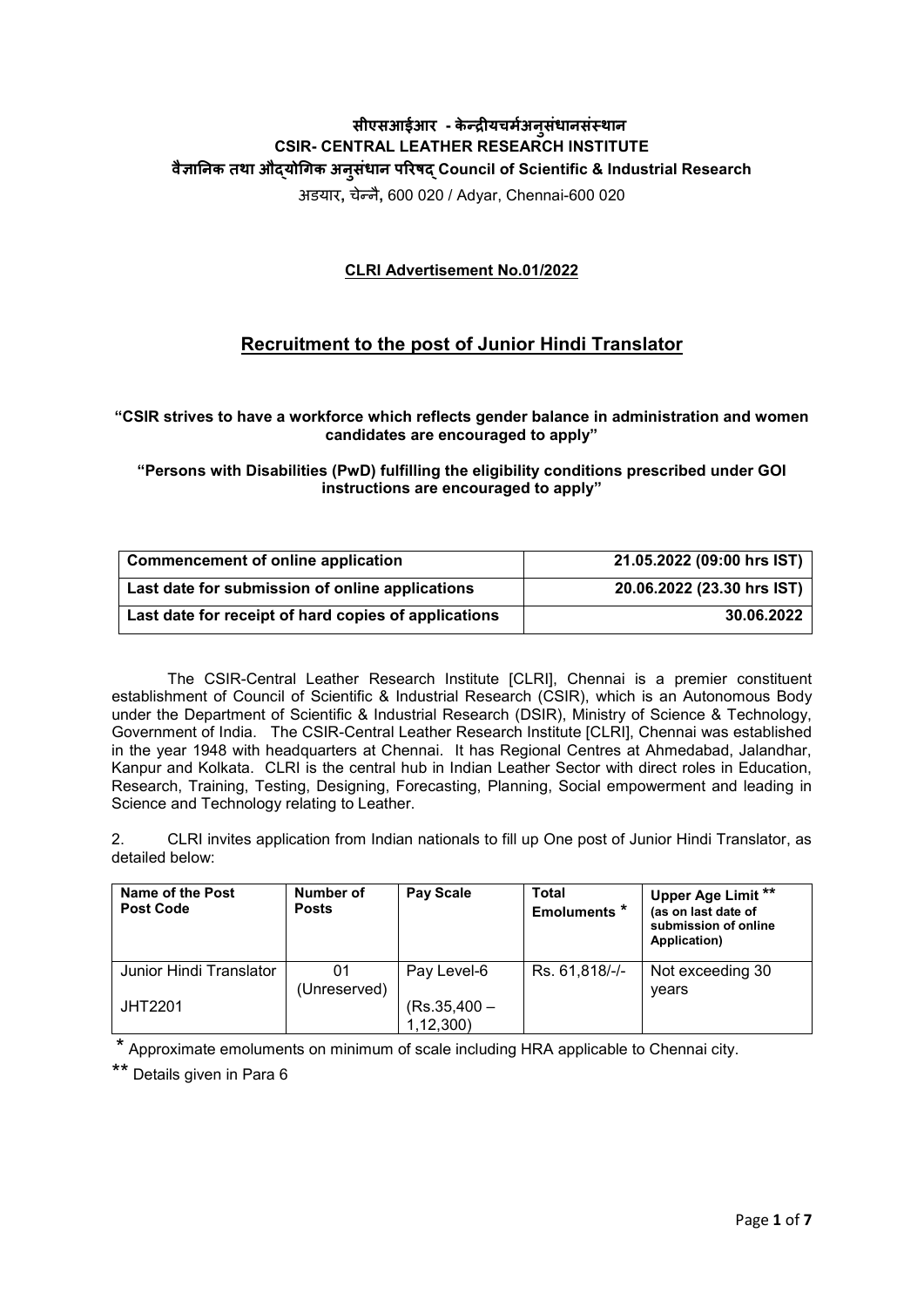#### 3. **Essential Qualification , desirable qualification & Job requirement**

#### 4. **General benefits and conditions under Council Service:**

- a) This post carries usual allowances i.e. Dearness Allowance (DA), House Rent Allowance (HRA) and Transport Allowance (TA) as admissible and made applicable to CSIR employees posted at CSIR-CLRI, Chennai.
- b) Council employees are also eligible for accommodation of their entitled type as per CSIR allotment rules depending on availability in which case HRA will not be admissible.
- c) In addition, provision for reimbursement of Medical expenditure, Leave Travel Concession, Conveyance Advance, House Building Advance are applicable, as per Govt. of India/CSIR Rules.
- d) The service is covered by defined contributions under "New Pension Scheme" and as made applicable to employees joining CSIR on or after 01.01.2004. However, cases of persons selected from other Government Departments / Autonomous Bodies / Public Sector Undertakings / Central Universities, those who have joined prior to 01.01.2004 and having Pension Scheme on Gol pattern and who are presently being governed by Old Pension Scheme will be regulated as per CCS (Pension) Rules, 1972, as applicable
- e) The appointee is liable to be posted in any of the Regional Centers of CLRI located at Jalandhar, Kanpur, Kolkata or Ahmedabad, as and when required.
- f) The appointment to the post shall be governed by the provisions of the Central Civil Services [Conduct] Rules, 1964, Central Civil Services [Classification, Control and Appeal] Rules, 1965 as amended from time to time and other service Rules to the extent made applicable to the Council Servant and decision of the Council as to their applicability shall be final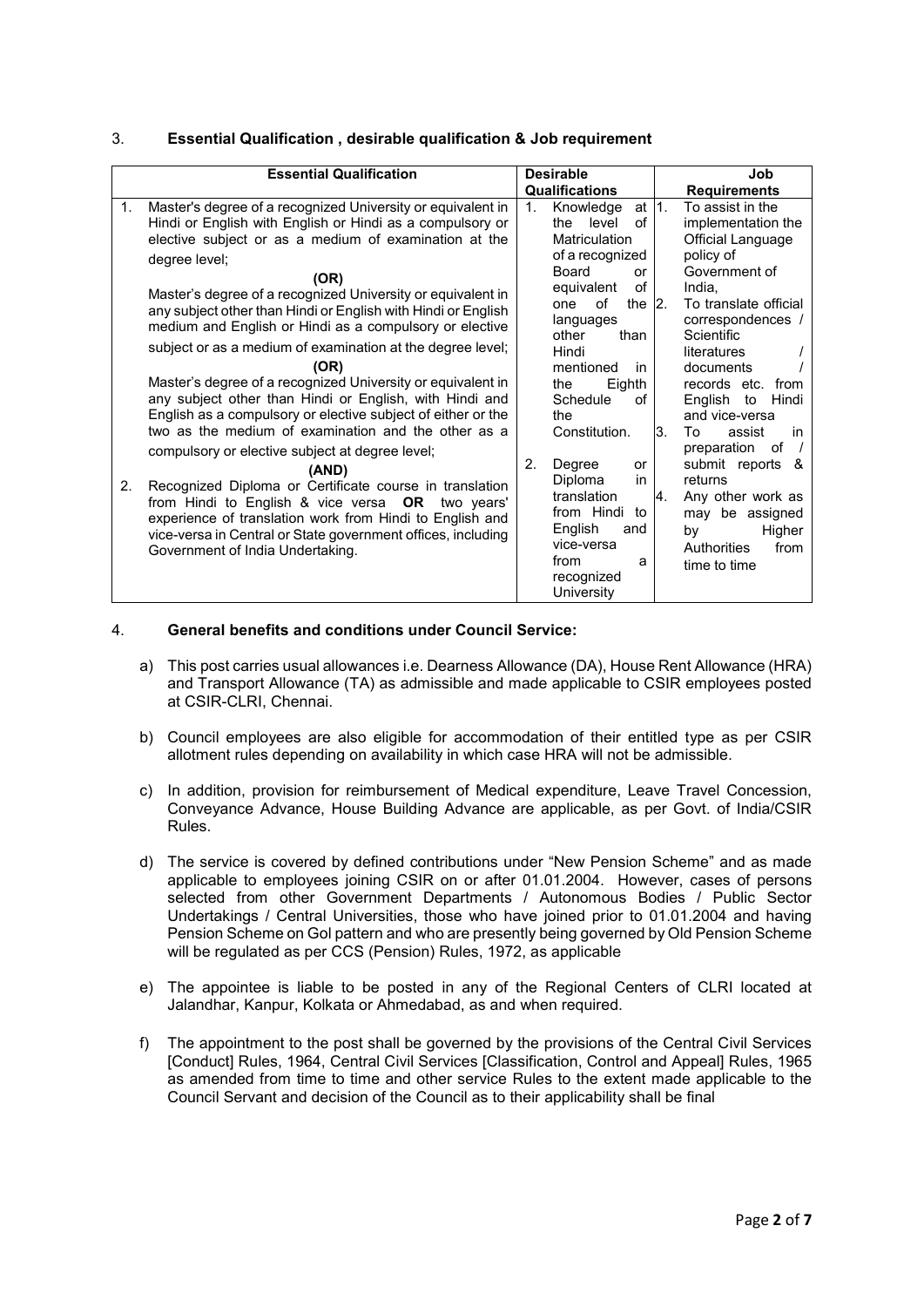#### 5 **Other conditions:**

- a) The applicant must be a citizen of India
- b) All applicants must fulfill the essential requirements of the post and other conditions stipulated in the advertisement, as on the last date of receipt of the applications. They are advised to satisfy themselves before applying that they possess the essential qualifications laid down for various posts as on the last date of receipt of the applications. No enquiry asking for advice as to eligibility will be entertained
- c) The prescribed essential qualifications are the minimum and the mere possession of the same does not entitle candidates to be called for written test. A duly constituted Screening Committee will adopt its own criteria for screening application received for the post and short-list the candidates accordingly to be called for Written Test. The candidate should not leave any column unfilled and should mention in the application all the qualifications and experiences possessed by them in the relevant area over and above the minimum prescribed qualification duly supported with documents / certificates.
- d) Date of Birth filled by the candidate in the online application form (matching with the date recorded in the Matriculation / Secondary Examination Certificate) will be accepted by CLRI for determining the age and no subsequent request for change will be considered or granted.
- e) Any discrepancy found between the information given in application and as evidenced from the supporting documents provided will make the candidate ineligible for appearing in the written test.
- f) The hard copy of the application should be accompanied by self-attested documents in support of educational qualification, age and experience. The prescribed qualifications should have been obtained through recognized Universities / Institutions etc.
- g) Incomplete applications/applications received or not accompanied with the required certificates / documents are liable to be rejected
- h) The date for determining the upper age limit and educational qualifications shall be as on the last date of submission of online applications
- i) The period of experience, wherever prescribed, shall be counted after the date of acquiring the minimum prescribed educational qualifications prescribed for the position.
- j) In respect of equivalent clause in Essential Qualifications, if a candidate claims a particular qualification as equivalent to the advertised qualification, then the candidate is required to produce order/letter in this regard, indicating the Authority (with number and date) under which it has been so treated otherwise the Application is liable to be rejected.
- k) The period of experience rendered by a candidate on part time basis, daily wages, visiting/ guest faculty will not be counted while calculating the valid experience for short listing the candidates for interview
- l) If any document/ certificate furnished is in a language other than Hindi or English, a transcript of the same duly attested by a Gazetted officer or notary is to be submitted
- m) Candidates shall not be reimbursed / paid any Travelling Allowance / Daily Allowance for appearing for written test.
- n) The decision of Director CSIR-CLRI in all matters relating to eligibility, acceptance or rejection of applications, mode of selection, and conduct of examination will be final and binding on the candidates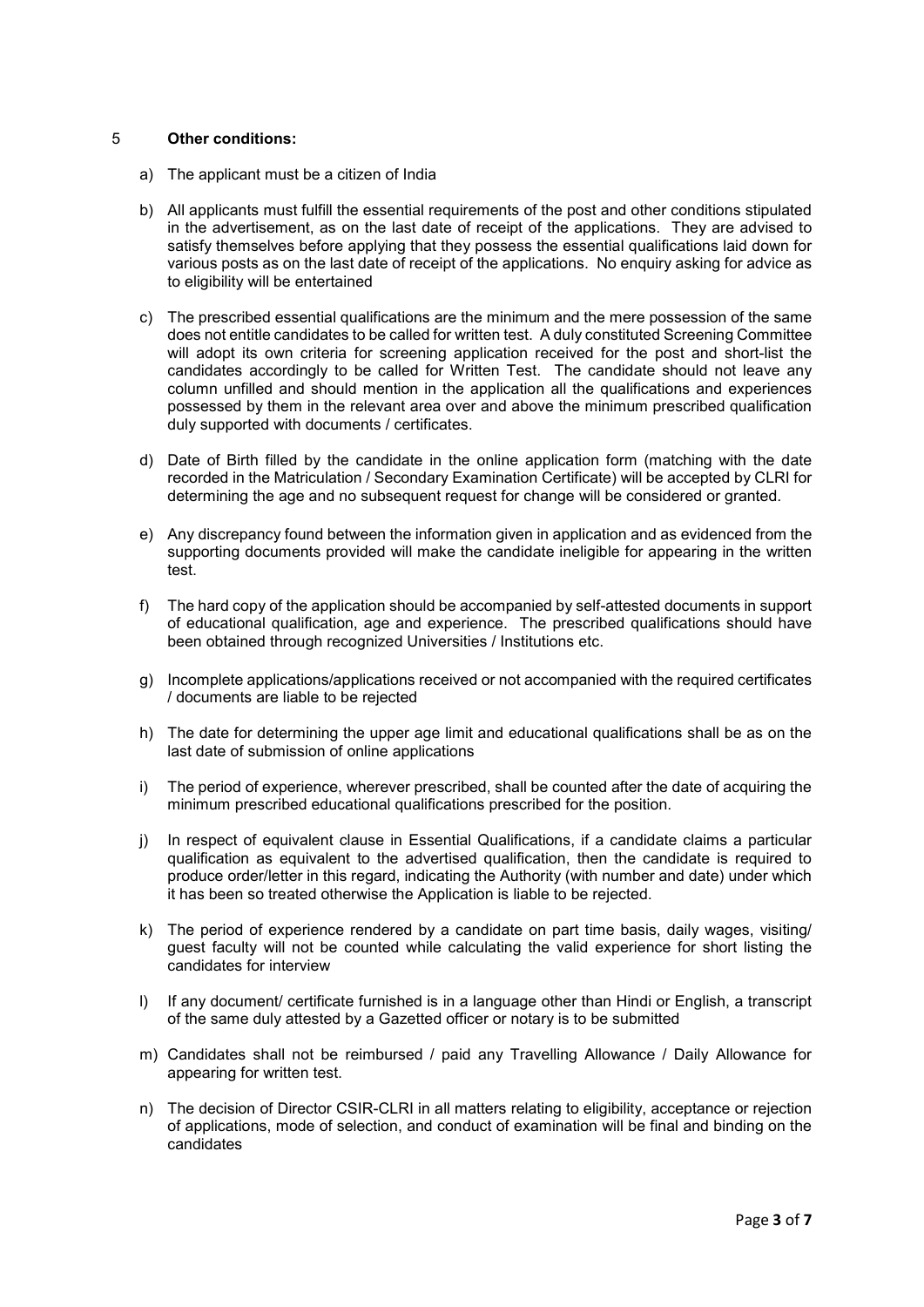- o) Persons with disabilities (PwD) fulfilling the eligibility conditions prescribed under GOI instructions are encouraged to apply
- p) The Director, CSIR-CLRI reserves the right to cancel the advertisement or reserves the right not to fill up the posts without assigning any reason thereof.
- q) The number of vacancies indicated above is provisional and may increase or decrease at the time of selection.
- r) This advertisement does not necessarily tantamount to the selections being actually made. The selection process is subject to the CSIR/GoI instructions prevalent at a given point of time during various stages of selection process.
- s) Canvassing in any form and/or bringing any influence political or otherwise will be treated as a disqualification for the post.
- t) Notification regarding details of candidates screened in /short listed to be called for Competitive Written Examination and selection will be updated through CLRI website: **https://clri.org** from time to time. Candidates are advised to see the CLRI website regularly in this regard for Updates.
- u) The Competent Authority reserves the right to amend, delete and add terms & conditions to this advertisement
- v) NO INTERIM ENQUIRY OR CORRESPONDANCE WILL BE ENTERTAINED

#### 6. **Relaxation in upper age limit :**

- a) Upper age limit is relaxable upto 05 years for the regular employees working in CSIR Laboratories / Institutes, Government Departments, autonomous bodies and Public Sector Undertakings.
- b) Upper age limit is relaxable upto the age of 35 years (40 years for SC/ST) for Widows, Divorced Women and Women Judicially separated from their Husbands who are not remarried. The persons claiming age relaxation under this sub-para would be required to produce following documentary evidence:
	- i. In case of Widow, Death Certificate of her husband together with the Affidavit that she has not remarried since.
	- ii. In case of divorced Women and Women judicially separated from their husbands, a certified copy of the judgment/decree of the appropriate Court to prove the fact of divorce or the judicial separation, as the case may be, with an Affidavit in respect of divorced Women that they have not remarried since.
- c) Upper age limit is relaxable to Persons with Disabilities (PWD) upto 10 years who are suffering from the following benchmark disabilities as per GoI instructions:
	- i. blindness and low vision; (ii) deaf and hard of hearing; (iii) locomotor disability including cerebral palsy, leprosy cured, dwarfism, acid attack victims and muscular dystrophy; (iv) autism, intellectual disability, specific learning disability and mental illness; (v) multiple disabilities from amongst persons under clauses (i) to (iv) including deafblindness
	- ii. The persons claiming age relaxation under this sub-para would be required to produce a certificate in prescribed proforma in support of their claims clearly indicating that the degree of physical disability is 40% or more.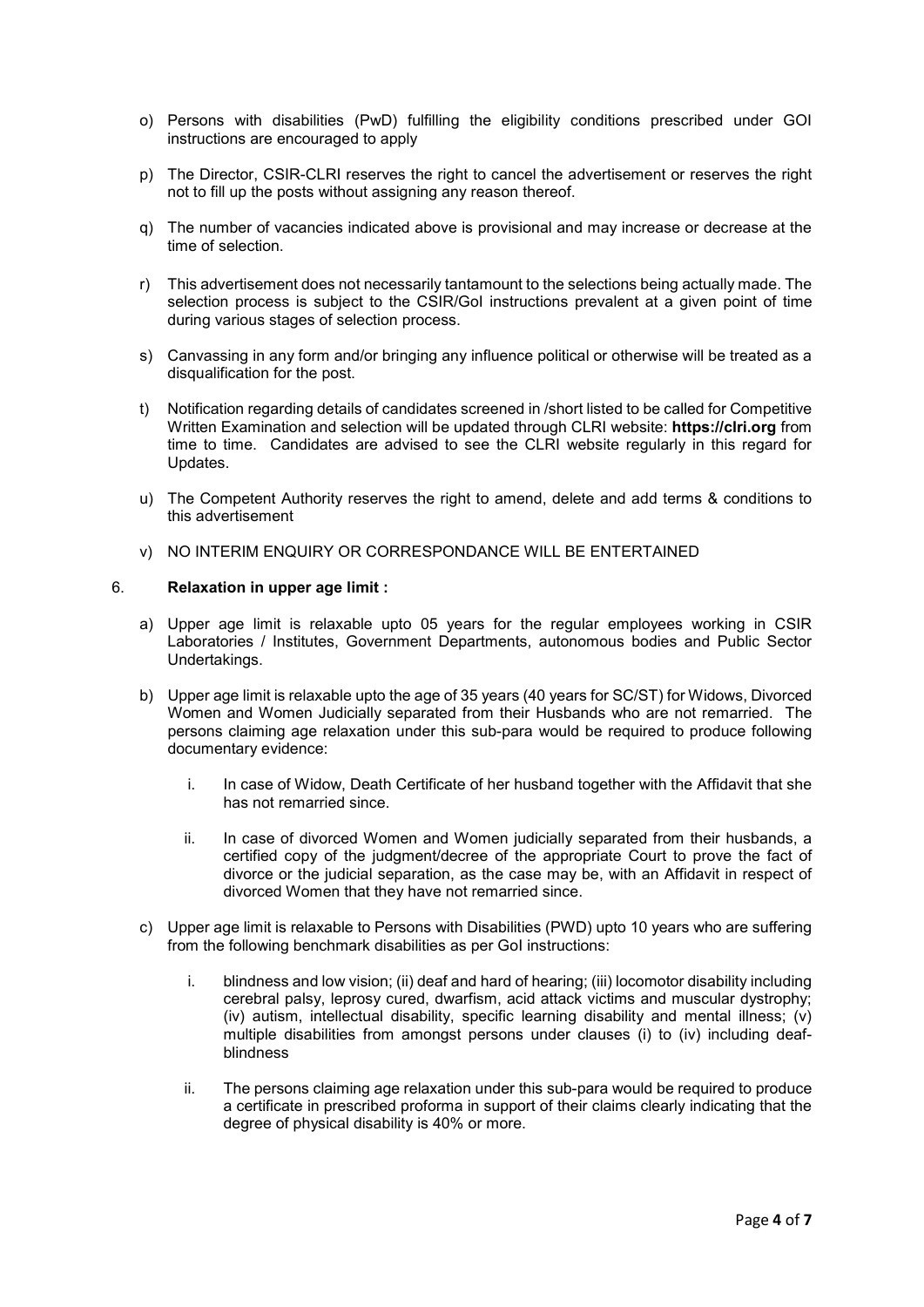iii. In any case of selection, the appointment will be subject to their being found medically fit in accordance with the standards of medical fitness as prescribed by the Government.

#### 7. **Mode, Scheme, Syllabus, Centre for Written Examination and basis of Selection :**

- a) There will be two Papers viz. Paper –I and Paper –II.
- b) Paper –I will be OMR Based or Computer Based Objective Type Multiple Choice Examination, while Paper –II will be descriptive.
- c) Paper II will be evaluated only in respect of those candidates who secure the minimum threshold marks (as determined by the Selection Committee) in the Paper I.
- d) Medium of Questions: The questions for Objective Type Multiple Choice Examination will be set both in English and Hindi
- e) Standard of Exam will be of Graduation Level

#### f) **Paper I (Time Allotted – 1 hour)**

| <b>Subject</b> | <b>No. of Questions</b> | <b>Maximum Marks</b>       | <b>Negative Marks</b>       |
|----------------|-------------------------|----------------------------|-----------------------------|
| General        | 50 Questions            | 150 (three marks for every | One negative mark for every |
| Intelligence   |                         | correct answer)            | wrong answer.               |
| Quantitative   | 25 Questions            | 75 (three marks for every  | One negative mark for every |
| Aptitude       |                         | correct answer)            | wrong answer                |
| General        | 25 Questions            | 75 (three marks for every  | One negative mark for every |
| Awareness      |                         | correct answer)            | wrong answer                |

#### g) **Paper-II (Total marks 300 & Time Allotted - 2 hours)**

This paper is to assess the writing and translation skills of the candidates which are necessary for this job. The paper would comprise writing of a paragraph in English and Hindi separately; Precis writing in English and Hindi and translation from English to Hindi and Hindi to English.

- h) **Centre of Written Examination:** The written examination will be held in Chennai. The date, time and venue of the written examination will be intimated well in time to the candidates through CLRI website as well as through candidates email id & mobile phone as provided by them in their application form.
- i) Candidate themselves shall have to bear the cost of their travel, boarding and lodging incurred for appearing for written test.
- j) **The Final merit list** will be prepared on the basis of the marks obtained by the candidate in Paper – II alone.

#### 8. **Application Fee** :

- a) Candidates belonging to General / OBC category are required to pay application fee of Rs 100/ through SBI Collect by ONLINE / SBI Branch.
- b) However, candidates belonging to SC/ST/PWD/Women/CSIR Employees are exempt from application fee.
- c) Application fee paid through any other modes will not be accepted and the application will be treated as without application fee and rejected.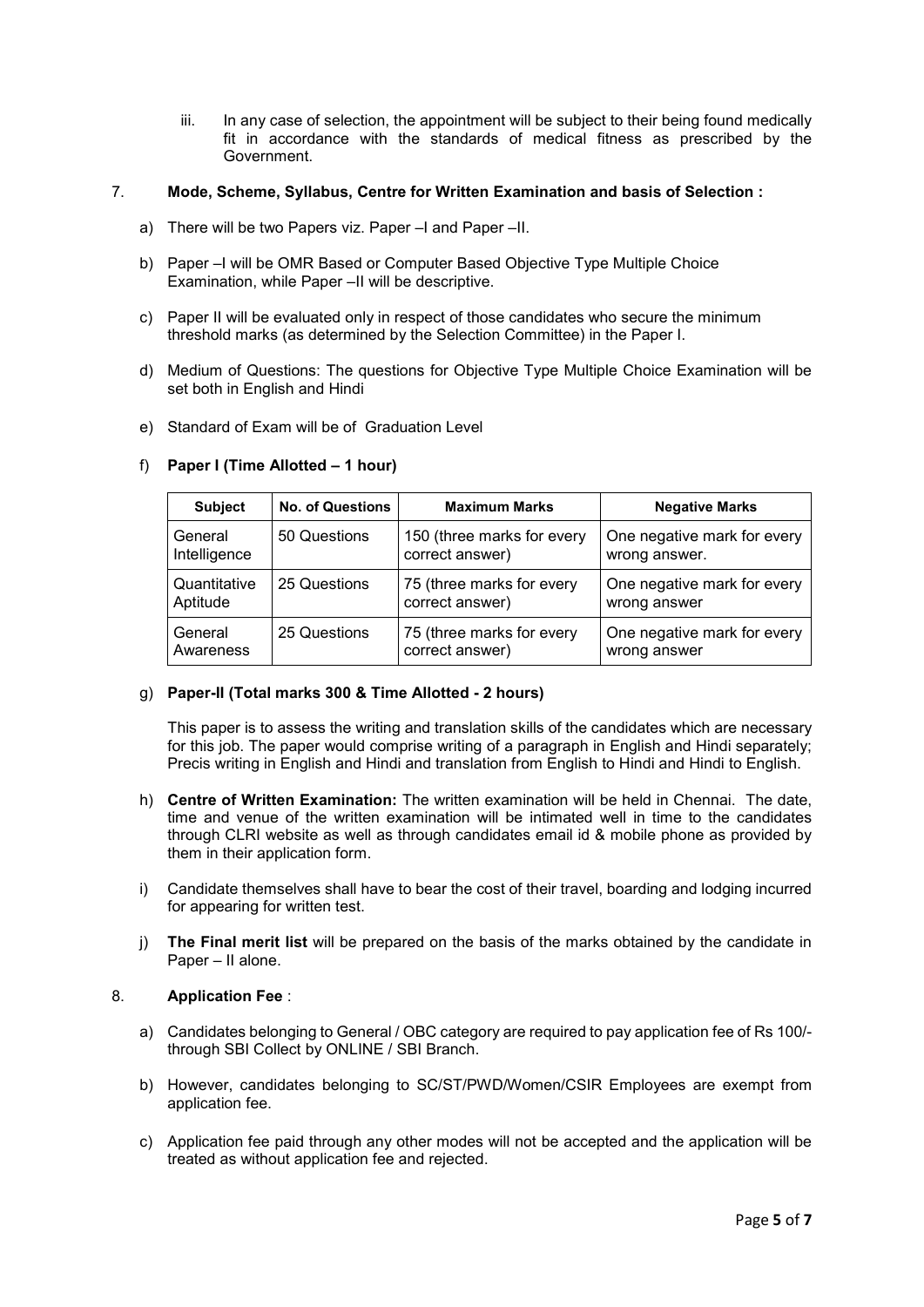#### 9. **How to apply**

- a) Eligible candidates are required to apply only through ONLINE. The link for ONLINE APPLICATION is available on CSIR-CLRI's website **https://clri.org**. Instruction to fill up online application is also given in CSIR-CLRI website https://clri.org
- b) If the candidate does not have a valid email id, he/she should create a new email id before applying online.
- c) The candidate has to register with his / her name, email-id and password.
- d) After successful registration, the candidate has to login using the credentials and fill up the Online application form.
- e) The candidate is required to upload a recent (i.e. not more than three month old) scanned colour passport size photograph in JPEG format (max 100 KB) with image dimension of about 300px (width) x 400px (height). The photograph should be without cap and both ears should be visible. The date on which the photograph has been taken should be printed on the photograph. The application without photograph is liable to be rejected as invalid.
- f) The candidate is required to upload his/her signature in JPEG format (max 100 KB) with image dimension of about 130px (width) x 150px (height). The application without signature is liable to be rejected as invalid
- g) After filling-up the Online application form, the candidate can verify / edit the application to ensure that the application is complete and correct in all aspects. After finalizing, candidate can finally submit the application online and take a print out of the application.
- h) In case of Universities / Institutes awarding CGPA/SGPA/OGPA grades etc., candidates are requested to convert the same into percentage based on the formula as per their University / Institute alongwith the copy of approved notification of conversion formula issued by the said University / Institution.
- i) Candidates are advised not to apply more than once. Inspite of this, if a candidates applies for the post more than once, he will have to pay application fee on each count (if applicable). In such a situation the candidate's latest application will be considered and all other previous application(s) will be rejected as invalid.
- **j)** After submission of ONLINE APPLICATION(s), applicants have to take a print out of the computer generated application form. Application must be duly signed and accompanied by self-attested copies of all certificates (including mark sheets) of 10<sup>th</sup>, 12<sup>th</sup>, Undergraduate, Postgraduate, Diploma/Certificate Courses, experience (if applicable) along with SB collect Payment Receipt (if applicable) and sent in an envelope super-scribed "Application for the post of Junior Hindi Translator" by Speed Post to the following address, so as to reach **on or before 30.06.2022:**

#### **"Section Officer (Recruitment), CSIR- Central Leather Research Institute, Sardar Patel Road, Adyar, Chennai-600 020 Tamil Nadu**",

#### **k) UNLESS DULY SIGNED HARD COPY OF THE APPLICATION IS RECEIVED BY THE DUE DATE OF RECEIPT OF APPLICATION i.e. 30.06.2022, THE APPLICATION SUBMITTED ONLINE WILL NOT BE CONSIDERED AS VALID APPLICATION AND WILL BE REJECTED.**

l) Candidates should note that the applications received after the closing date for whatsoever reason (such as wrong address, delivered elsewhere, postal delay etc.) will not be entertained by CLRI.